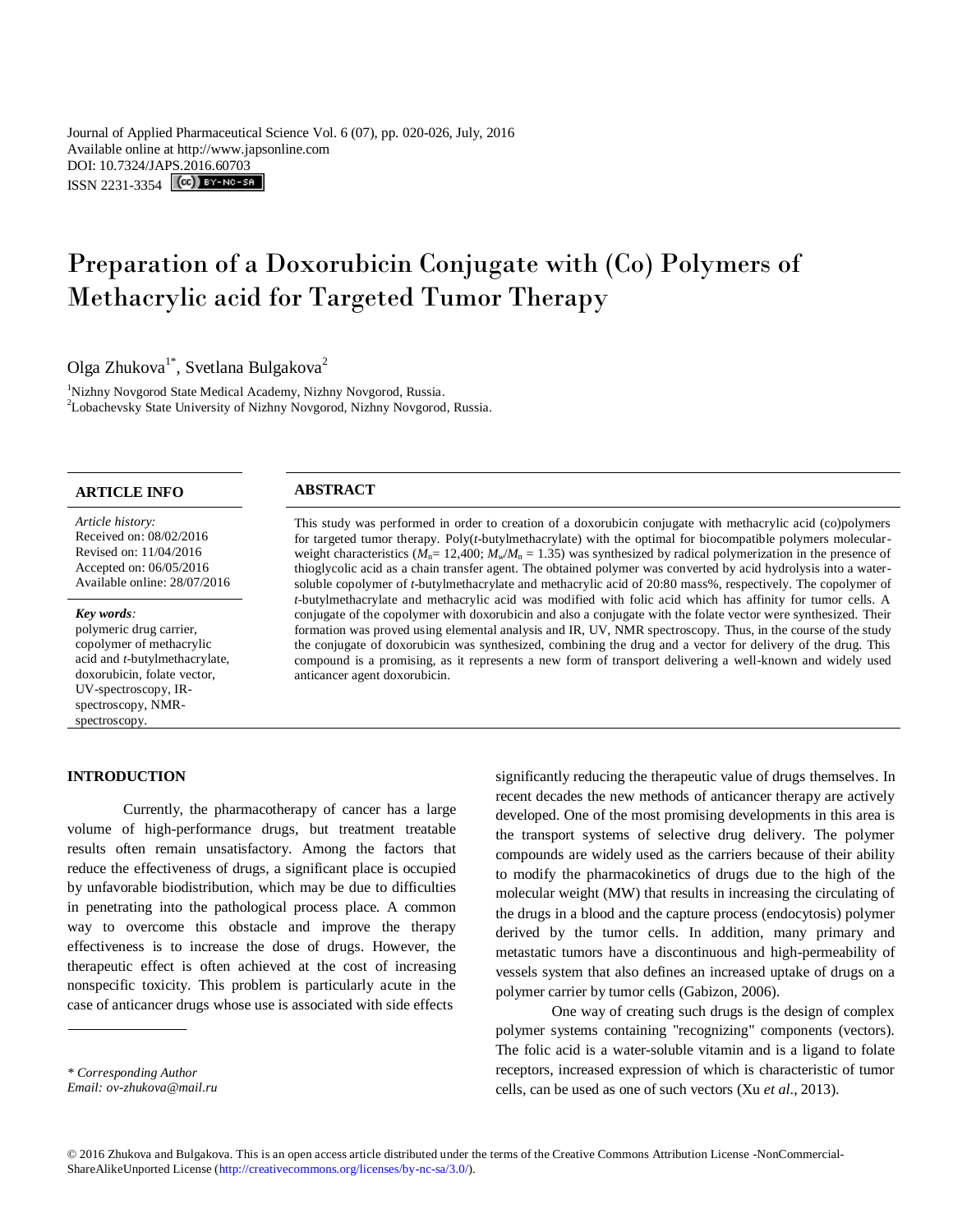Folate receptor is an attached glycoprotein to a glycosylphosphatidylinositol that binds with folic acid and it's internalizing into the cells by receptor-mediated endocytosis (Salazar and Ratnam, 2007). Obviously, the use of folic acid as a vector for tumor tissue is a promising direction in antitumor therapy.

Polymer systems of selective delivery of anticancer drugs are widely studied in different directions (Nori *et al*., 2003; Gabizon *et al*., 2003; Yoo *et al*., 2000). There are polymer nanogels able to reversibly responding to small external effects (temperature, ionic strength, pH, electric field, etc.), as well as to include in its volume and controllably release the active drug substance, and the amphiphilic polymer micelles the core of which is the drug (Bae *et al*., 2007; Adams *et al*., 2003; Gaucher *et al*., 2010; Duncan, 2006). Another method includes the chemically binding the drug to a carrier to form a physiologically active polymer, releasing the drug on hydrolysis in cells (Li and Wallace, 2008). It should be noted that the majority of researchers in the search of polymers with the purpose of immobilization-based drugs, stop the focus on the biopolymers. In this regard, there is a tendency to replace biopolymers on available synthetic analogues, whose properties are often not inferior, and sometimes superior to the biopolymers. The methacrylic copolymers are among of the synthetic polymers. Thus, they were used to create a series of delivery transport systems of anticancer drugs (Wang *et al*., 2010; Bayazit *et al*., 2010; Gann *et al*., 2009). For example, it is known, that the pH-sensitive hydrogels based on polyacrylic acid have good biocompatibility. Furthermore, it is known, that poly(met)acrylic acids themselves possess antitumor and antiviral properties, as determined by the values of their molecular weight and the molecular weight distribution. It turned out that when using the (co)polymers their overall toxicity to the organism is significantly reduced, that it is especially important in the context of anticancer therapy.

Thus, commercial products are frequently used, which limits the choice of molecular weight characteristics of the polymer matrix. As for (meth)acrylic polymers, then today very narrow circle of their derivatives are offered to study as carriers of anticancer agents.

# **MATERIALS AND METHODS**

# **Materials**

For synthesis of the polymer carrier the following reagents were used: *t*e*rt*-butyl methacrylate (TBMA) as a monomer (98%, Aldrich); folic acid (FA) (97%, Fluka), N[hydroxysuccinimide](https://yandex.ru/search/?csg=6226%2C8744%2C5%2C6%2C5%2C0%2C0&text=hydroxysuccinimide&lr=47&clid=1989595&msp=1) (NHS) (98%, Fluka), dicyclohexylcarbodiimide (DCC) (98%, Alfa Aeser), doxorubicin (DOX), thioglycolic acid (TGA), hexamethylenediamine (HMDA), hydrazine hydrate and azobisisobutyronitrile (AIBN) as a radical polymerization initiator. AIBN was purified by recrystallization from isopropyl alcohol and dried in a vacuum oven to constant weight. Reagents purchased from catalogs were not subjected to additional purification. HMDA was purified by sublimation and TGA – by distillation in vacuo. Solvents such as methanol, dioxane, tetrahydrofuran (THF), dimethylsulfoxide (DMSO) were purified by standard techniques (Weissberger *et al.*, 1955).

# **Preparation of conjugate of poly(***tert***-butyl methacrylate) (PTBMA)**

TBMA polymerization was carried out in bulk at 70°C in the presence of  $5.10^{-2}$  M AIBN. TGA was used as the chain transfer agent. Initial reaction mixture was charged into an ampoule and refreezing previously degassed under vacuum three times, than the vials were sealed. The polymer was purified by reprecipitation three times from acetone into water, and then dried in vacuo to constant weight.

Synthesis of folate vector (FV) was conducted by carbodiimide method. To a solution of 0.44 g of FA (1 mmol) in DMSO (30 ml) was added 0.206 g DCC (1 mmol) and 0.17g NHS (1.5 mmol). The reaction was conducted in the dark with stirring for 6 hours at room temperature. After the reaction, the precipitate of dicyclohexylurea was separated, and to the reaction mixture was added 0.12 g of HMDA (1 mmol). The mixture was left overnight at room temperature, and then the excess acetonitrile was added. The precipitate was centrifuged, washed three times with diethyl ether (10 ml) and then dried in a vacuum oven to constant weight. The yield was 84%. To attach FV to PTBMA, at the beginning PTBMA was modified by carbodiimide method with the formation of polymer having NHS - end groups.

Hydrolysis of PTBMA was carried out in a medium dioxane at the presence dilute (1:2) HCl in the amount of 0.5 ml per 0.25 g of the polymer at a temperature of 60°C, 80°C, 100°C to reflux. The content of the methacrylic acid (MAA) was determined by potentiometric acid-base titration in a mixture of methanol and THF.

The synthesis of the polymer derivative DOX was performed by the carbodiimide method. First the activation of copolymer TBMA-MAA=20:80 by wt. % prepared by hydrolysis of PTBMA was performed. To a solution of 0.075 g of the copolymer in DMSO 0.0043 g of DCC (0.02 mmol) and 0.0036 g of NHS (0.03 mmol) was added. The mixture was placed in a refrigerator for 12 hours. Then the precipitate of dicyclohexylurea was separated and to the solution 0.01 ml of hydrazine hydrate (0.2 mmol) was added. The reaction was conducted in the dark with stirring for 6 hours at room temperature. To the reaction mixture 0.01 g of DOX (0.02 mmol) previously dissolved in methanol and acetic acid as an acidic activator were added. The mixture was left for 48 hours in a dark place. Modified polymer was precipitated by acetonitrile -acetone (3:1) mixture, and the precipitate was centrifuged, washed three times with acetonitrile and dried in a vacuum oven.

# **Determination of the molecular weight characteristics of the polymer**

Molecular weight characteristics of the polymers were determined via gel permeation chromatography (GPC) in THF at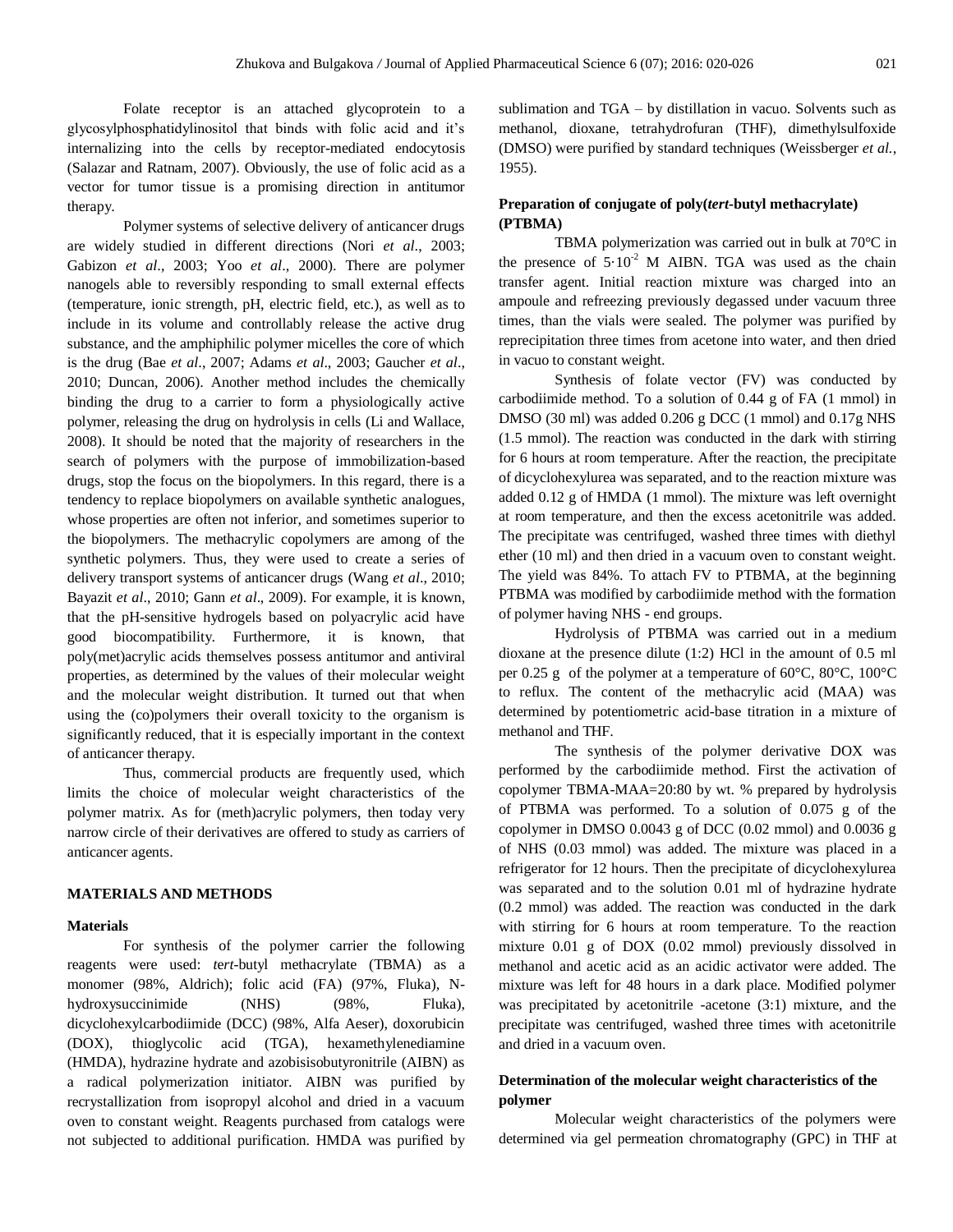40°C relative to polymethylmethacrylate standards. Measurements were performed on a Prominence LC-20VP (Shimadzu) liquid chromatograph equipped with two columns packed with styrogel (pore sizes of  $10^6$  and  $10^5$  Å) and a differential refractometer.

#### **IR - Spectroscopy**

The registration of the IR-spectra of the compounds were carried out on a IR-Fourier spectrometer FSM 1201 (Ltd. "Monitoring", St. Petersburg) in the spectral range from 400 to 4000 cm<sup>-1</sup> (resolution of 4 cm<sup>-1</sup>, the number of scans 32; KBr disk). Samples were prepared as a suspension in vaseline oil.

#### **UV - Spectroscopy**

UV-spectra of the samples were recorded on a UVspectrophotometer Shimadzu UV 1650 DC (190-1100 nm spectral range, wavelength error of 0.3 nm). The solutions of compounds were prepared in DMSO.

# **NMR Spectroscopy**

<sup>1</sup>H nuclear magnetic resonance (NMR) spectra were recorded on a Bruker FT-80 spectrometer (Bruker) instrument operating at a frequency of 400 MHz and chemical shifts  $(\delta)$  are in parts per million (ppm) relative to internal tetramethylsilane. To this end, CDCl<sub>3</sub> was used as the solvent for PTBMA, while doxorubicin, copolymer TBMA-MAA, conjugate of copolymer with doxorubicin were dissolved in  $(d_6)$ DMSO.

#### **Elemental Analysis**

The elemental analysis was carried out using elemental analyzer vario EL cube for the simultaneous determination of C, H, N, S.

# **Determining the degree of binding of doxorubicin to the copolymer**

The degree of doxorubicin attachment to the copolymer TBMA-MAA-FV was determined by photometrically on a spectrophotometer UV mini-1240 Shimadzu. For this purpose it was obtained a calibration graph of optical density of solutions of doxorubicin on concentration at  $\lambda = 490$  nm. Then on the optical density of the investigated solution (supernatant) and a calibration curve the desired concentration of unreacted DOX was found.

Then, the degree of doxorubicin attachment to the polymer was determined with according to the formula (1).

$$
P = \frac{m_{0} - m_{x}}{m_{0}} \times 100
$$

where  $P$  – the degree of grafting DOX (%),  $m_0$  – the mass of the entire DOX (mg),  $m_x$  – the mass of unbound DOX (mg).

# **Determining the degree of DOX release from polymer carrier**  *in vitro*

Determining the degree of DOX release was performed in a buffer solution at pH 4.8 and 7.4 in the dialyzer, whose cells are separated by a membrane CelluSep T1, with MW of 3500 daltons.

The polymer conjugate was dissolved in a buffer solution (2 mg/ml) and placed in one of the dialyzer cells. The appropriate buffer solution was placed into other cell. Thereafter, the dialyzer was placed in a thermostat at 37°C. Through certain time intervals all the contents of the cell with the buffer solution was sampled for determination of free DOX and then this cell was filled with fresh solution.

### **RESULTS AND DISCUSSION**

Selection of PTBMA as the polymeric carrier is connected with the possibility of hydrolysis to form polymethacrylic acid, which is a biocompatible polymer. Since the biopolymers have to meet certain requirements in MW not exceeding the renal threshold  $M_n \leq 30,000$ , for the regulation of this parameter it was used a chain transfer reaction to TGA, as a result of which the macromolecules of PTBMA assume the end carboxyl functionality required for the modification of the polymer with folate vector (Figure 1).

It is important to know the kinetic parameters of polymerization of TBMA in the presence of TGA for the directed synthesis of the polymer with the desired characteristics. To this end, the influence of TGA concentration as on the initial rate and on the polymerization degree was studied in the presence of 0.05M AIBN as a radical initiator.



**Fig. 1:** The dependence of the initial rate of TBMA polymerization in bulk on the TGA concentration,  $(AIBN) = 0.05 M$ ,  $70^{\circ}C$ 

As can be seen from Fig. 1, the polymerization rate of TBMA decreases in 1.5 times already with the introduction of 0.5% TGA and then is almost independent on the concentration of chain transfer agent.

The decrease in polymerization rate is due to the fact that the radical HOOCCH2S· formed by chain transfer reaction, is more stable owing to the lone-electron pair of the sulfur atom, and therefore less active than the TBMA radical.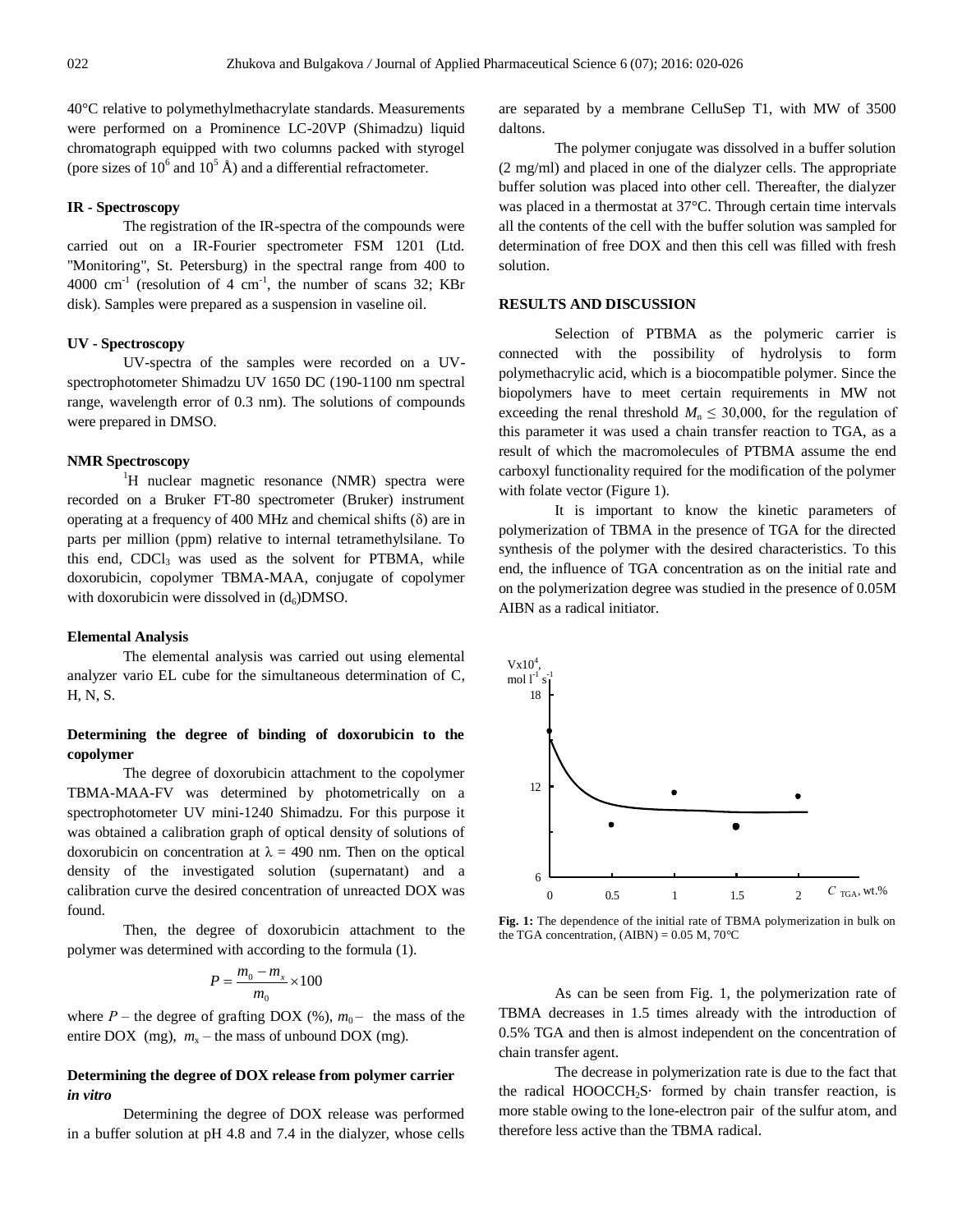

Scheme 1. The chain transfer reaction on TGA at TBMA radical polymerization.

Changing the degree of polymerization of the polymer by increasing the concentration of THC in the absence of chain transfer reactions to the polymer, the monomer and the initiator is described by equation Mayo:

$$
\frac{1}{\overline{P_n}} = \frac{1}{P_0} + C_S \frac{[S]}{[M]},
$$
\n(1)

where  $C_s$  – chain transfer constant,  $\overline{P_n}$   $\overline{P_0}$  – the average degree of polymerization in the absence and the presence of TGA, respectively;  $(S)(M)$  – the mole concentration of TGA and TBMA, respectively.

From the slope of the line on the graph depending shown in Fig. 2, the constant of chain transfer to TGA  $C_s = 1.92$  was calculated.



**Fig. 2:** The Mayo`s dependence at bulk polymerization of TBMA in the presence of TGA,  $(AIBN) = 0.05$  M,  $70^{\circ}$ C

Knowing this value it is possible to predict with a high probability the MW polymer depending on the chain transfer agent concentration during the polymerization to deep conversion and evaluate the effectiveness of the end polymer group's functionalization.

Using the obtained results, the concentration of TGA was selected equal to 1 wt.%, at which conversion is attained  $\sim$  98% for 4 hours, and PTBMA is formed with optimal for biocompatible

polymer characteristics such as  $M<sub>n</sub> = 12400$  and the polydispersity index  $M_{w}/M_{n} = 1.35$ .

Simple theoretical calculation was applied for estimating the degree of functionalization of the polymer by terminal carboxyl groups under the assumption that the constant of chain transfer will not change during the entire polymerization process. Its essence consists in the following. Based on the proportions that one mole TGA spends on *x* mole TBMA, and  $((S)_0-(S))$  mole TGA  $-$  on ((*M*)<sub>0</sub>-(*M*)) mole TBMA, we obtain:  $x = (M)_{0}-(M)/((S)_{0}-(S))$ , in particular for the conversion of 98%,  $x = 0.98(M)_{0} / ((S)_{0}-(S))$ . The unknown concentration of chain transfer agent (*S*) in this equation can be calculated from equation (2) for this conversion:

$$
\frac{\begin{bmatrix} S \end{bmatrix}}{\begin{bmatrix} S \end{bmatrix}_0} = \left(\frac{\begin{bmatrix} M \end{bmatrix}}{\begin{bmatrix} M \end{bmatrix}_0}\right)^{C_s}
$$

At given values of  $(M)$ <sup>0</sup> and  $(S)$ <sup>0</sup><sub>0</sub> (bulk polymerization of TBMA, 1% TGA) by equation (2), we find that  $x = 70$  mole TBMA. It means that for every 70 units of TBMA there is one residue of TGA. In our case at  $M_n = 12400$  each macromolecule contains  $12400:142 = 87$  TBMA repeating units, i.e. we can assume that almost all macromolecules PTBMA are functionalized by the carboxyl groups. It is also confirmed by elemental analysis (Table 1).

| Table 1. Results of elemental analysis of the sample PTBMA. |  |  |  |  |  |  |  |
|-------------------------------------------------------------|--|--|--|--|--|--|--|
| The content of the element, %*                              |  |  |  |  |  |  |  |

| - N                                                                           | $C_{\rm exp}$ | $C_{\text{theor}}$ | $H_{\text{exn}}$            | $H_{\text{theor}}$ | $S_{\rm exp}$ | $S_{\text{theor}}$ |  |  |
|-------------------------------------------------------------------------------|---------------|--------------------|-----------------------------|--------------------|---------------|--------------------|--|--|
| $\overline{0}$                                                                | 65.99+0.04    | 67.6               | $10.19+0.33$ 9.86 0.28+0.05 |                    |               | 0.26               |  |  |
| *The theoretical content of elements in the PTBA sample was calculated by the |               |                    |                             |                    |               |                    |  |  |
| formula:                                                                      |               |                    |                             |                    |               |                    |  |  |

$$
X_{\text{theor}} = \frac{M_{\text{element}}}{142} \times 100\%
$$
, and sulfur by the formula:  

$$
S_{\text{theor}} = \frac{32}{12400} \times 100\%
$$

The presence of the free carboxyl group was used for modification of the polymer with folic acid, which is used as a vector to tumor cells. Folate vector directly was prepared by carbodiimide method according to the scheme described in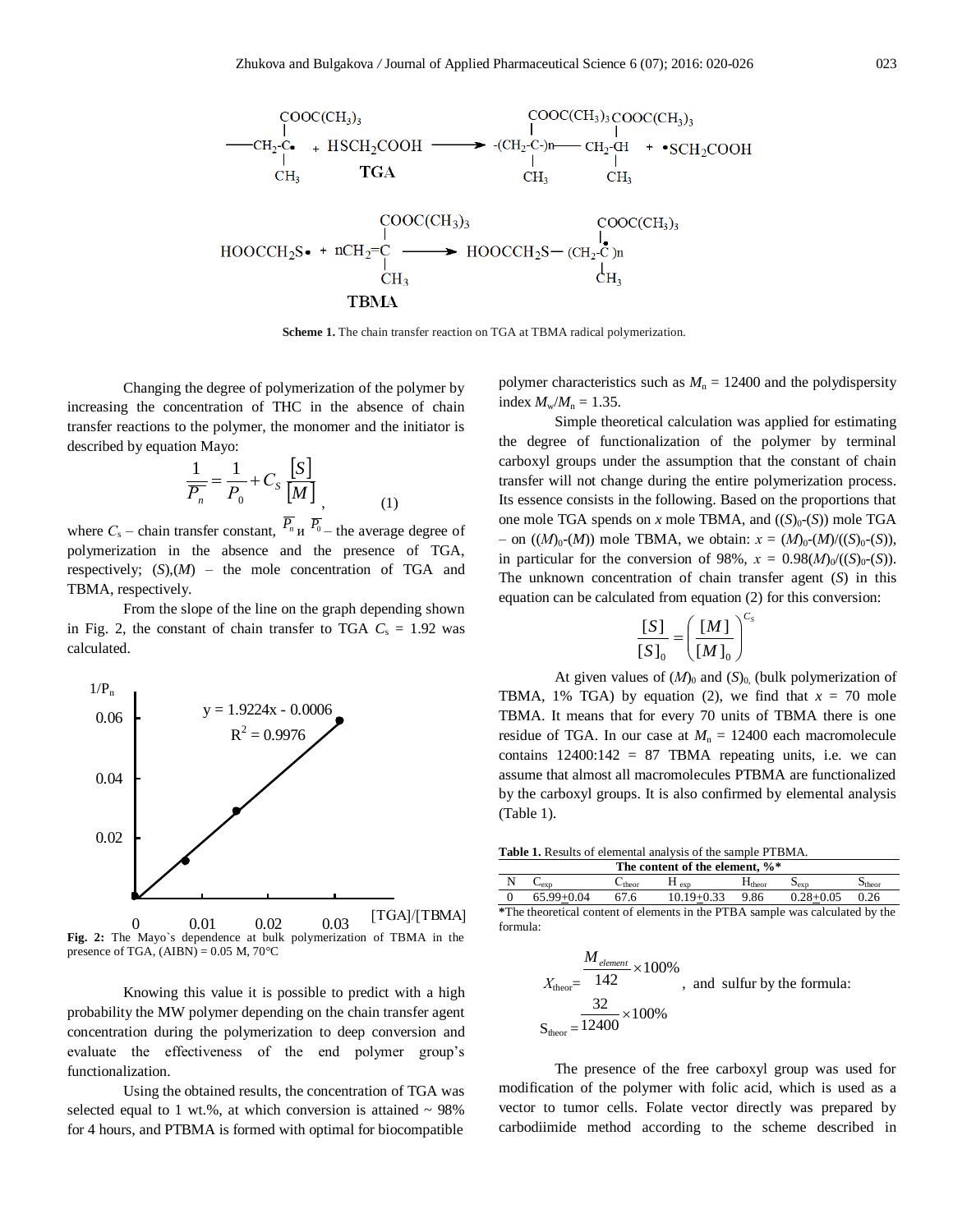[\(Zhukova a](http://elibrary.ru/author_items.asp?authorid=657393)nd Bulgakova, 2015). In the next stage the hydrolysis of the obtained PCBMA-PV was carried out in an acidic medium. The degree of hydrolysis of the PTBMA was reached 80% for 12 hours at  $100^{\circ}$ C, i.e. the copolymer of TBMA-MAA = 20:80 wt.%, containing the PV end-functionality was produced.

The data of NMR-spectroscopy confirm of these chemical reactions (Fig. 3). In the NMR-spectrum of the

copolymer modified by FV the peaks appear at 1.23, 1.26 ppm, which are observed in the NMR-spectrum of FV and missing in the spectrum of the "pure" copolymer. In the spectrum of FV the peaks are recorded at 2.36, 2.39 and 2.40 ppm, and at 7.12, 7.22, 7.34 ppm, which take place in the spectrum of the modified copolymer (2.38, 2.39, 2.41 and 7.02 ppm, 7.15, 7.28 ppm, respectively).



**Fig. 3:** NMR- spectra fragments of TBMA-MAA-FV (*a*), TBMA-MAA (*b*), FV (*c*) in the field of δ = 1.2-1.3 ppm (*1*); 2.25 - 2.45 ppm (*2*); 7 - 8 ppm (*3*)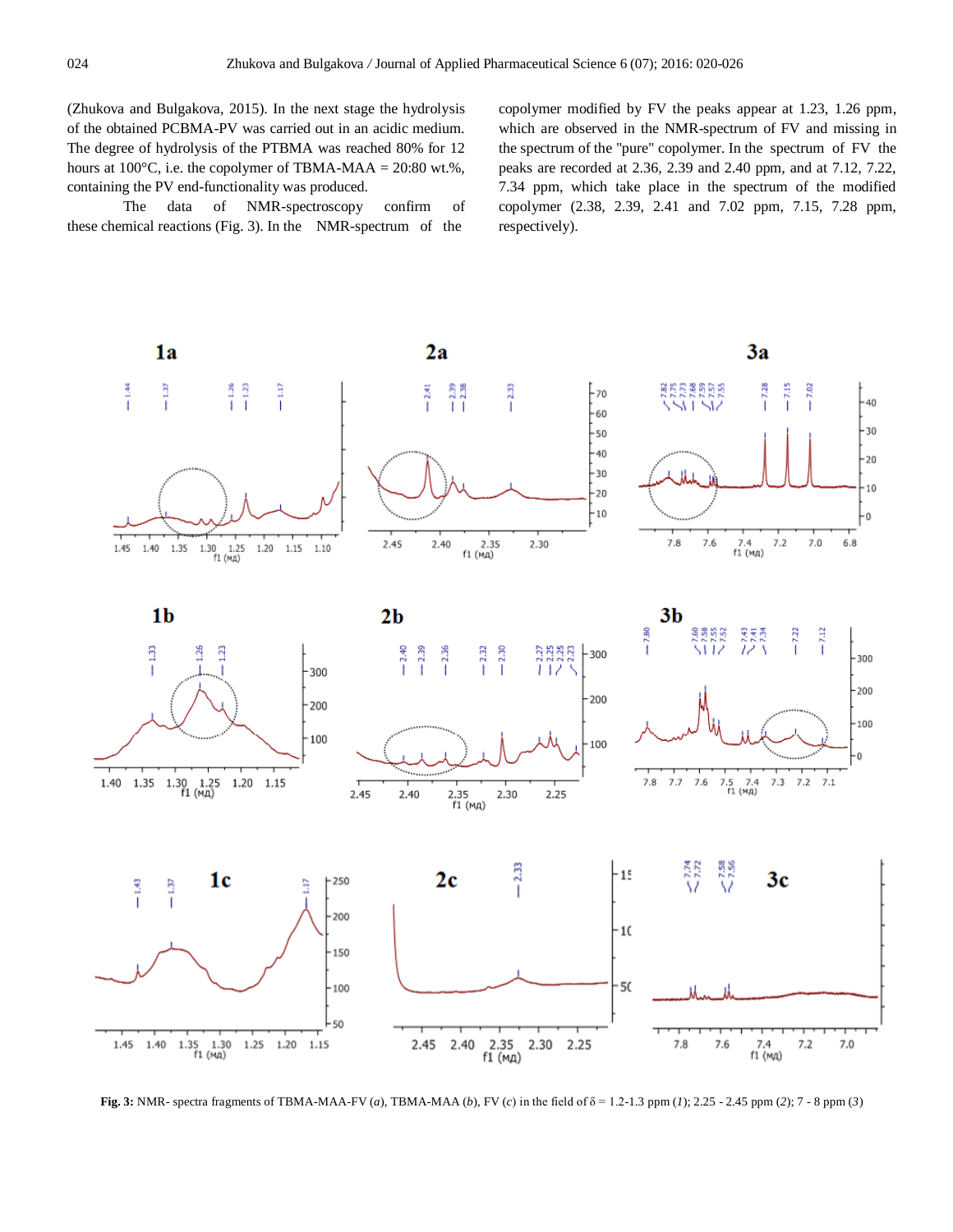A number of polymer-analogic transformations of DOX were performed before it was chemically grafted to TBMA-MAA copolymer (20:80 wt.%). First, a part of the MAA carboxylic units in the copolymer  $(3 - 5 \text{ mol. } %$ ) were converted to NHS groups. Then, these groups were modified by hydrazine to form hydrazides, after which DOX was conjugated as shown in Scheme 2.



**Scheme 2.** Chemical grafting of DOX to hydrazine-modified MAA unites.

The data UV-, IR-, NMR-spectroscopy are an evidence of the formation of a conjugate having in its composition of FV and DOX. As can be seen from Figure 4, in the UV-spectrum of the polymer conjugate (TBMA-MAA)-DOX-FV pronounced peak at  $\lambda$  = 289 nm appears, which is typical for FV and FA. This peak absent in the spectra of the compounds not having of FA, namely, DOX (curve 1) and a copolymer of TBMA-MAA =  $20: 80$  wt.% (Curve 2).



**Fig. 4.** UV-spectra of DOX (*1*), TBMA-MAA = 20:80 wt.%) copolymer (2), and (TBMA–MAA)–DOX–FV conjugate (3) in DMSO solutions ( $C = 4.10^{-7}$ g/ml)

DOX is known to have a broad characteristic band in the range of  $\lambda$  = 480-500 nm. The maximum can be observed at 480 nm and 490 nm depending on the solvent and pH. The DOX sample in DMSO that was analyzed has a broad band in the range  $\lambda = 480$ -500 nm with maxima at 483 and 500 nm. A broad peak with a maximum at  $\lambda = 503$  nm (bathochromic shift) is also in the UVspectrum of the polymeric derivative of DOX.

The shifts of these maxima were explained by the formation of a hydrazone bond between the polymeric hydrazide derivative and the tetracyclic anthraquinoid aglycon of doxorubinon. In the IR-spectrum of the DOX polymer conjugate (Figure 5, curve 1) the peaks are registered of  $1616 \text{ sm}^{-1}$  and  $1580$ cm<sup>-1</sup>, which are shown in DOX and missing in the spectra of copolymer. The peak at 1616 sm<sup>-1</sup> is also typical for  $C = N$ hydrazone bond. In the spectrum of the conjugate amide band at 1547 sm<sup>-1</sup> appears which is not present in the IR-spectrum of the copolymer and DOX. It is also confirmed of chemical bonding between the polymer and DOX.



 $v, \, \text{sm}^{-1}$ **Fig. 5.** IR-spectra of polymeric DOX derivative (*1* ), TBMA-MAA copolymer (*2* ), and DOX (*3*).

As confirmation of formation of the conjugate copolymer TBMA-MAA-FV with DOX are data of NMR-spectra (Figure 6). Curve of NMR-spectrum of the conjugate in 3.35 - 3.62 ppm repeats the NMR-spectrum of DOX. The degree of binding to the polymer DOX was  $62.7 \pm 11.8\%$ .



**Fig. 6:** continued…